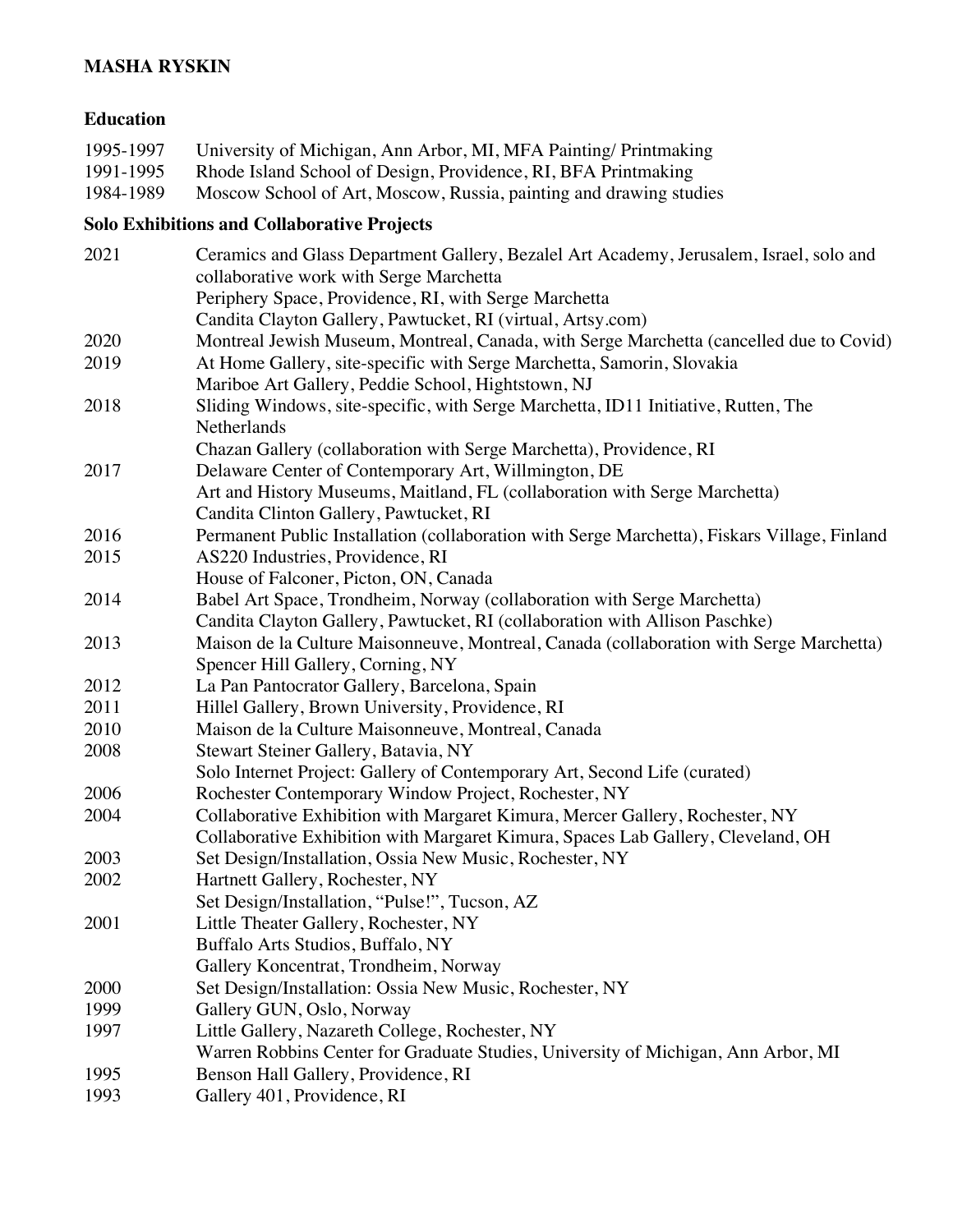# **Selected Group and Two-Person Exhibitions**

| 2022       | "Meeting of Makers" invitational, Jack Olson Gallery, Northern Illinois University,                                                                          |
|------------|--------------------------------------------------------------------------------------------------------------------------------------------------------------|
|            | Decalb, IL                                                                                                                                                   |
| 2020       | "New Optics", The Painting Center, New York, NY                                                                                                              |
| 2020       | "Ensemble: Together Again," The Painting Center, New York, NY                                                                                                |
|            | "Plastic World", International Print Exchange, organized by Susan Hall, Victoria, Australia                                                                  |
|            | "Heath Path", International Printmaking Exchange, organized by Melanie Yazzie, UC                                                                            |
|            | Boulder                                                                                                                                                      |
| 2019       | "Trace", University of Texas, Denton, SGCI Conference, Denton, TX                                                                                            |
|            | Painting Biennial, The Beard and Weil Galleries, Wheaton College, Norton, MA                                                                                 |
| 2018, 2019 | Coastal Contemporary, Newport, RI                                                                                                                            |
|            | International Printmaking Exchange, organized by Melanie Yazzie, University of Colorado                                                                      |
| 2017       | Two-Person Exhibition, Corners Gallery, Ithaca, NY                                                                                                           |
|            | "Smash.Hit.Repeat", The Granary, Fiskars, Finland (collaboration with Serge Marchetta)                                                                       |
| 2016       | Grimshaw-Gudewicz Gallery, Fall River, MA (3-person)                                                                                                         |
|            | Morgan Art of Papermaking Conservatory, Cleveland, OH (2-person)                                                                                             |
|            | "You Are Here" (Contemporary Mapping), Corners Galler, Ithaca, NY                                                                                            |
|            | 2 <sup>nd</sup> International Paper Art Biennial, Kunststichting Perspektief, Haacht, Belgium                                                                |
|            | Paper In Particular, Sidney Larson Gallery, Columbia, MO                                                                                                     |
| 2014       | Green Space, Providence, RI Airport, curated by Lynne Harlow                                                                                                 |
| 2013       | "Work Harder", LightSpace Gallery, Yellow Peril Gallery, Brooklyn, NY                                                                                        |
|            | Two-Person Exhibition, Candita Clayton Gallery, Providence, RI                                                                                               |
|            | "PVD:TLA" group exhibition, Studio 1504, Abu Dhabi, United Arab Emirates                                                                                     |
|            | Monumental Ideas in Miniature Books (traveling) organized by University of Akron, OH                                                                         |
| 2012       | COLLECT, Flat Files Exhibition, Yellow Peril Gallery, Providence, RI                                                                                         |
|            | 17 <sup>th</sup> Mini-Print International, The Ink Shop Printmaking Center, Ithaca, NY                                                                       |
|            | UNESCO Benefit Exhibition, Cercle Artistic de Sant Lluc, Barcelona, Spain                                                                                    |
|            | Sense Of Place, Spencer Hill Gallery, Corning, NY                                                                                                            |
|            | Strange Glue, Thompson Gallery, Weston, MA                                                                                                                   |
| 2010       | State Of Play, Spencer Hill Gallery, Corning, NY                                                                                                             |
|            | Southern Graphics Council International Traveling Exhibition, Southern Graphics<br>Conference, New Orleans, LA, subsequent National and International venues |
| 2011       | Two-Person Exhibition, The Ink Shop Printmaking Center, Ithaca, NY                                                                                           |
|            | Bell Center Gallery, Brown University, Providence, RI                                                                                                        |
|            | Chain Letter Project, Samson Gallery, Boston, MA                                                                                                             |
|            | Faculty Triennial, Museum, Rhode Island School of Design                                                                                                     |
| 2010       | Art Basel Miami, Fountain Art Fair, Miami, Fl, with Bego Art Project                                                                                         |
|            | 5 <sup>th</sup> International Printmaking Biennial of Douro (invited), Alijo, Portugal                                                                       |
|            | "Love, Beauty, Peace", Gallery at Park Pointe, Miami Beach, FL                                                                                               |
|            | 10 <sup>th</sup> Anniversary Exhibition, The Ink Shop Printmaking Center, Ithaca, NY                                                                         |
|            | Tilting at Windmills (online), Gallery Gray, Minneapolis, MN                                                                                                 |
| 2009       | Three-Person Exhibition, Davison Gallery, Rochester, NY                                                                                                      |
|            | Environmental Art Biennial, I-Park, East Haddam, CT                                                                                                          |
|            | Group Exhibition, Colaciello Gallery, West Palm Beach, FL                                                                                                    |
|            | "AfricanAmericana", Brennan Gallery, Jersey City, NJ                                                                                                         |
| 2008       | "It's a Small World Afterall", Like the Spice Gallery, Brooklyn, NY                                                                                          |
|            | "5x5x5", Target Gallery, Torpedo Factory Art Center, Alexandria, VA                                                                                          |
|            | "Fine Edge", The Ink Shop Printmaking Center, Ithaca, NY                                                                                                     |
|            | Group Exhibition, Hungerford Building Gallery, Rochester, NY                                                                                                 |
|            | Public Work, I-Park Art Center, East Haddam, CT                                                                                                              |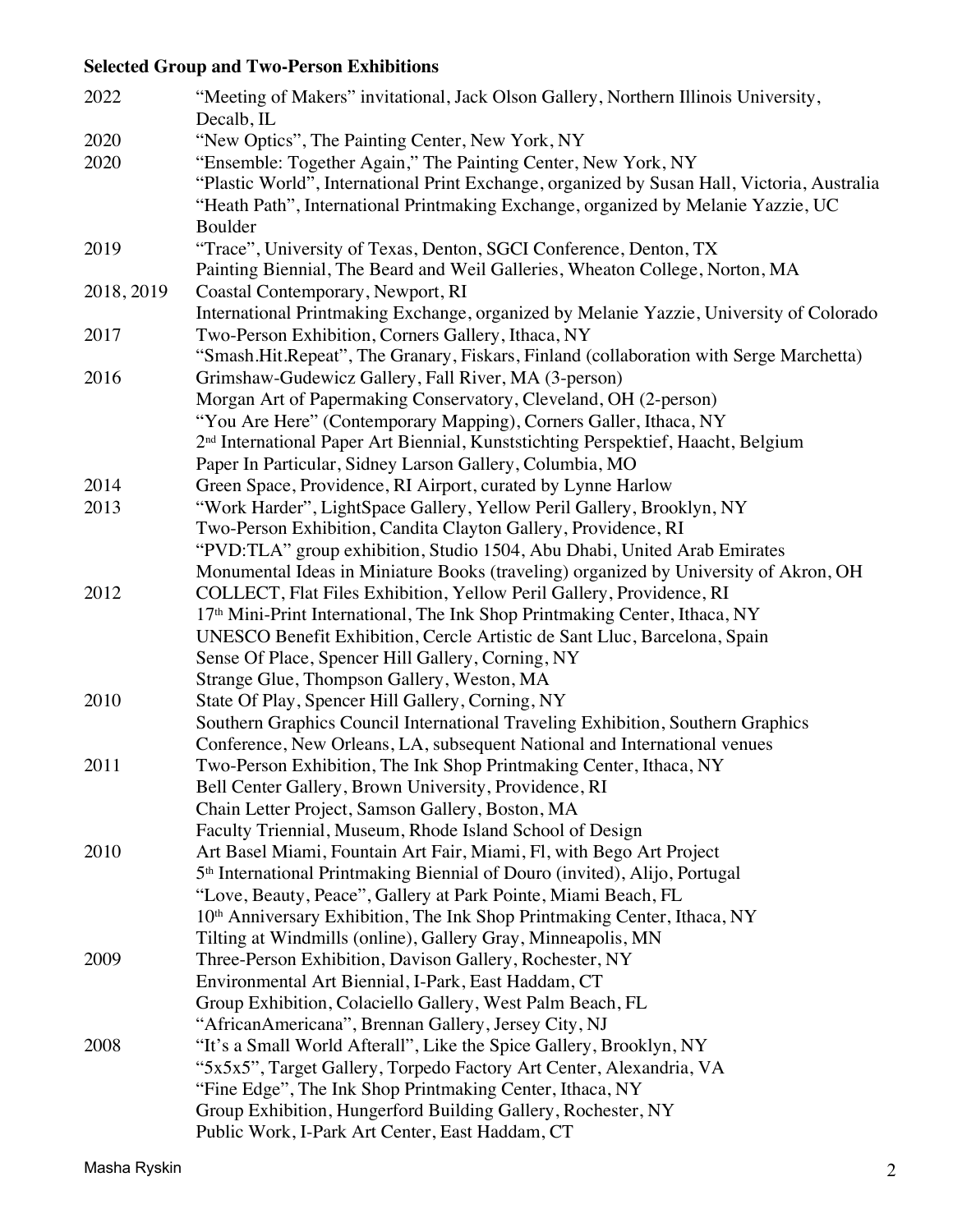|            | Two-Person Exhibition, Haydon Art Center, Lincoln, NE (review)                                                                                                             |
|------------|----------------------------------------------------------------------------------------------------------------------------------------------------------------------------|
| 2007       | Three-Person Exhibition, (Jessica Morgan, James Rondeau, Steven Zevitas, curators)                                                                                         |
| 2007       | McCormack Gallery, New York, NY (catalog)                                                                                                                                  |
|            | Three-Person Exhibition, Davison Gallery, Rochester, NY                                                                                                                    |
|            | "Drawing on Purpose" (invitational), Schweinfurth Art Center, Auburn, NY (review)                                                                                          |
| 2006       | "Layers" (invitational), Heights Art Center, Cleveland, OH                                                                                                                 |
|            | "Crossing Over", The Annexe Galleries, Kuala Lumpur, Malaysia                                                                                                              |
|            | "Personal Cultures", Gallery R, Rochester, NY                                                                                                                              |
|            | National Small Works Painting Exhibition, Main Street Gallery, Groton, NY                                                                                                  |
|            | "New Art 06", Susan Greenberg, Juror, Kingston Gallery, Boston, MA                                                                                                         |
|            | Three-Person Exhibition, International Arts Festival, Korjaamo Gallery, Helsinki, Finland                                                                                  |
|            | "Artist as Teacher", curated by Randy Williams, The Studio: an Alternative Space for                                                                                       |
|            | Contemporary Art, Armonk, NY                                                                                                                                               |
|            | Digital Open National Exhibition, A.R.C. Gallery, Chicago, IL                                                                                                              |
|            | "Up Against the Wall", Invitational, Rochester Contemporary, Rochester, NY                                                                                                 |
|            | Three-Person Exhibition, Davison Gallery, Roberts Wesleyan College, Rochester, NY                                                                                          |
| 2005       | "Winter Solstice IV: Standards and Shifts in Contemporary Art", collaboration with                                                                                         |
|            | Margaret Kimura, The Art Exchange, White Plains, NY                                                                                                                        |
|            | Set Design Collaboration with singer Jenny Robson, Umo Jazz House, Helsinki, Finland                                                                                       |
|            | "Zygote Collects", Zygote Press Gallery, Cleveland, OH                                                                                                                     |
|            | "Walking on Water", International Print Exchange, Rueff Gallery, Purdue University,                                                                                        |
| 2003       | Gallery 15, Rochester, NY                                                                                                                                                  |
| 2002       | "Selections 2003", Albright Knox Collections Gallery, Buffalo, NY                                                                                                          |
|            | "La Petite X" National Exhibition, Alder Gallery, Coburg, OR                                                                                                               |
|            | Two-Person Exhibition, CACP Gallery, Cleveland, OH                                                                                                                         |
| 2001       | "Matter" (invitational), Chautauqua Center for Visual Arts, Chautauqua, NY                                                                                                 |
|            | National Small Prints Exhibition, Stonemetal Press, San Antonio, TX                                                                                                        |
| 2000       | Printmaking Invitational, Tower Fine Arts Gallery, Brockport, NY                                                                                                           |
|            | RedPoint Gallery, Bandung, Indonesia                                                                                                                                       |
| 1999       | Two-Person Exhibition, Brownson Gallery, Purchase, NY                                                                                                                      |
|            | Group Exhibition, Hallwalls Contemporary Arts Center, Buffalo, NY                                                                                                          |
| 1999       | Greatbatch Emerging Artist Exhibition, Burchfield-Penney Art Center, Buffalo, NY                                                                                           |
| 1998       | Collaborative Installation, School of the Arts, Rochester, NY                                                                                                              |
|            | Group Exhibition, Tower Fine Arts Gallery, SUNY Brockport, Brockport, NY<br>The 8 <sup>th</sup> International Print and Drawing Biennial, Fine Arts Museum, Taipei, Taiwan |
|            | Paper/Fiber XXI International Exhibition, Arts Iowa City, Iowa City, IA                                                                                                    |
|            | "Pressed and Pulled VI" (national), Georgia State University, Milledgeville, GA                                                                                            |
| 1997       | "The Print Show" (national juried), A.C., T Gallery, Detroit, MI                                                                                                           |
|            | Set Design Collaboration, Peter Sparling Dance Company, Ann Arbor, MI                                                                                                      |
|            | Two-Person Exhibition, Matrix Gallery, Ann Arbor, MI                                                                                                                       |
|            | "Bits and Pieces:" Two-Person Exhibition, Media Union Gallery, Ann Arbor, MI                                                                                               |
| 1996       | Inaugural Exhibition, Warren Robbins Center for Graduate Studies                                                                                                           |
|            | "Faculty Exhibition", Arrowmont School of Arts and Crafts, Gatlinburg, TN                                                                                                  |
| 1995       | "National Dish:" Group Exhibition, Slusser Gallery, University of Michigan                                                                                                 |
|            | Kingston Gallery Invitational, Kingston Gallery, Boston, MA                                                                                                                |
| 1993, 1994 | Two-Person Exhibition, Benson Hall Gallery, Rhode Island School of Design                                                                                                  |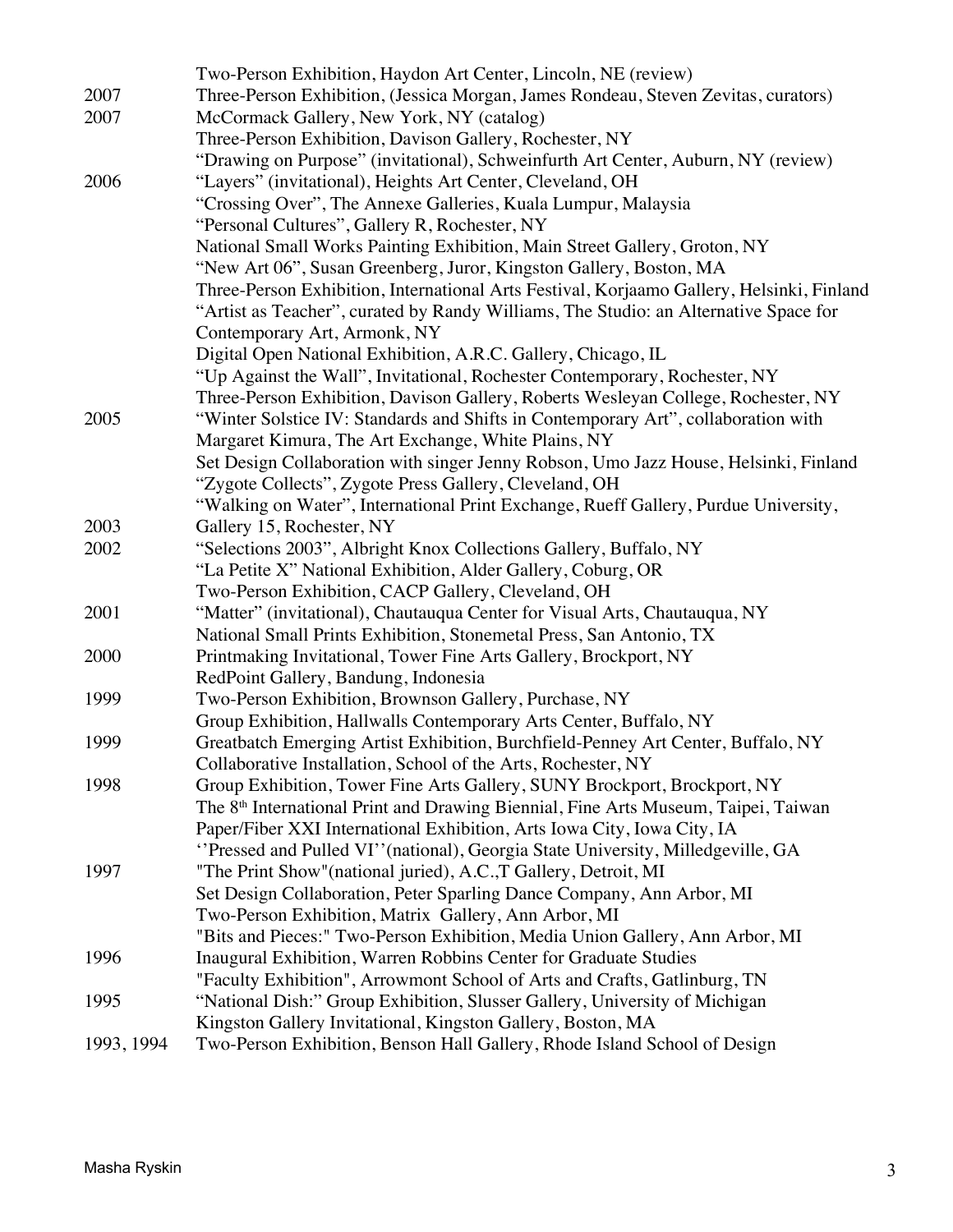# **Residencies and Fellowships**

| 2022         | Oberpfälzer Künstlerhaus, Schwandorf, Germany                                 |
|--------------|-------------------------------------------------------------------------------|
| 2021         | Resident Artist, Department of Ceramics & Glass, Bezalel Art Academy          |
| 2019         | Virginia Center for the Creative Arts, Amherst, VA                            |
| 2018         | Dumfries House, Scotland                                                      |
| 2018         | ID11 Initiative, Rooten, the Netherlands                                      |
| 2017         | Virginia Center for Contemporary Arts – declined, unable to attend            |
|              | Jentel Artist Residency, Banner, WY                                           |
| 2016         | Fiskars Art Center, Fiskars, Finland                                          |
| 2016         | Atelier Circulaire (Fellowship), Montreal, Canada                             |
| 2015         | Art and History Museum, Maitland, FL                                          |
|              | SparkBox Studio, Kingstown, ON, Canada                                        |
| 2014, 2001   | Lademoen Artist Studios, Trondheim, Norway                                    |
| 2013         | Soaring Gardens, Lehrman Trust, Laceyville, PA                                |
| 2013, 08, 04 | Fellowship, Ragdale Foundation, Lake Forest, IL                               |
| 2012         | SIM International Residency Program, Reykjavik, Iceland, with Serge Marchettq |
| 2011         | Residency Grant, La Rectoria Center for Contemporary Art, Barcelona, Spain    |
| 2009         | Fellowship, Valparaiso Foundation, Mojacar, Spain                             |
|              | Fellowship, Camac Art Center, Murnay-sur-Seine, France                        |
| 2008         | I-Park, East Haddam, CT                                                       |
| 2007         | Support Stipend, Can Serrat International Art Center, El Bruc, Spain          |
| 2006         | Kimmel Harding Nelson Center for the Arts, Nebraska City, NE                  |
| 2005         | Julia and David White Artist Colony, Costa Rica                               |
| 2000         | RedPoint Studio, Bandung, Indonesia (workshop)                                |
| 1998-1999    | Fulbright Fellowship: Atelier Nord, Oslo, Norway                              |
| 1998         | Western New York Residency Exchange, SUNY Buffalo ePIC Center, Buffalo, NY    |

## **Presentations and Publications**

| 2021    | Colloquium Lecture, Bezalel Academy of Art, Ceramics and Glass Dept., Jerusalem, Israel<br>Panelist, Transdisciplinary Round Table on Memory, Fulbright webinar    |
|---------|--------------------------------------------------------------------------------------------------------------------------------------------------------------------|
|         | Visiting Lecture and Workshop, Sami Shimoon College of Engineering, Be'er Sheva, Israel<br>Illustrated Talk, IMPACT 11 Printmaking Conference, Hong Kong (virtual) |
| 2020    | Conference Lecture, North American Hand Papermakers                                                                                                                |
|         | Lecture, An Artist a Day, International Curated Project (with Serge Marchetta)                                                                                     |
| 2019    | Participant and presenter, think tank, "Craft and Pedagogies in the 21 <sup>st</sup> Century", Bezalel Art                                                         |
|         | Academy, Israel, China Academy of Art, China, Rhode Island School of Design                                                                                        |
|         | Panelist, Panel Chair, member of organization committee: Illustrating Mathematics, ICERM,                                                                          |
|         | Brown University, Providence, RI                                                                                                                                   |
| 2018    | Panel Chair, Southern Graphics International Conference, Las Vegas, NV                                                                                             |
|         | Feature Article, Annual Journal of California Printmaking Society                                                                                                  |
| 2017    | Panelist, Southern Graphics International Conference, Atlanta, GA                                                                                                  |
| 2016    | Demo, Southern Graphics International Conference, Portland, OR                                                                                                     |
|         | Panelist, AICAD Symposium, Sarasota, FL                                                                                                                            |
| 2015    | Panelist, AICAD Symposium, San Francisco, CA                                                                                                                       |
|         | Panelist, Southern Graphics International Conference, Knoxville, TN                                                                                                |
| 2013    | Visiting Artist Lecture, All Souls College, Oxford University, Oxford, United Kingdom                                                                              |
| 2011-13 | Visiting Artist, University of Connecticut, Storrs, CT                                                                                                             |
| 2011    | Guest Critic, Painting, Chitrakala Parishath College of Art, Bangalore, India                                                                                      |
| 2009    | Lecture, "On The Verge: Witnessing the Decline of the Soviet Doctrine", University of                                                                              |
|         | Connecticut, Storrs, CT                                                                                                                                            |

Masha Ryskin 4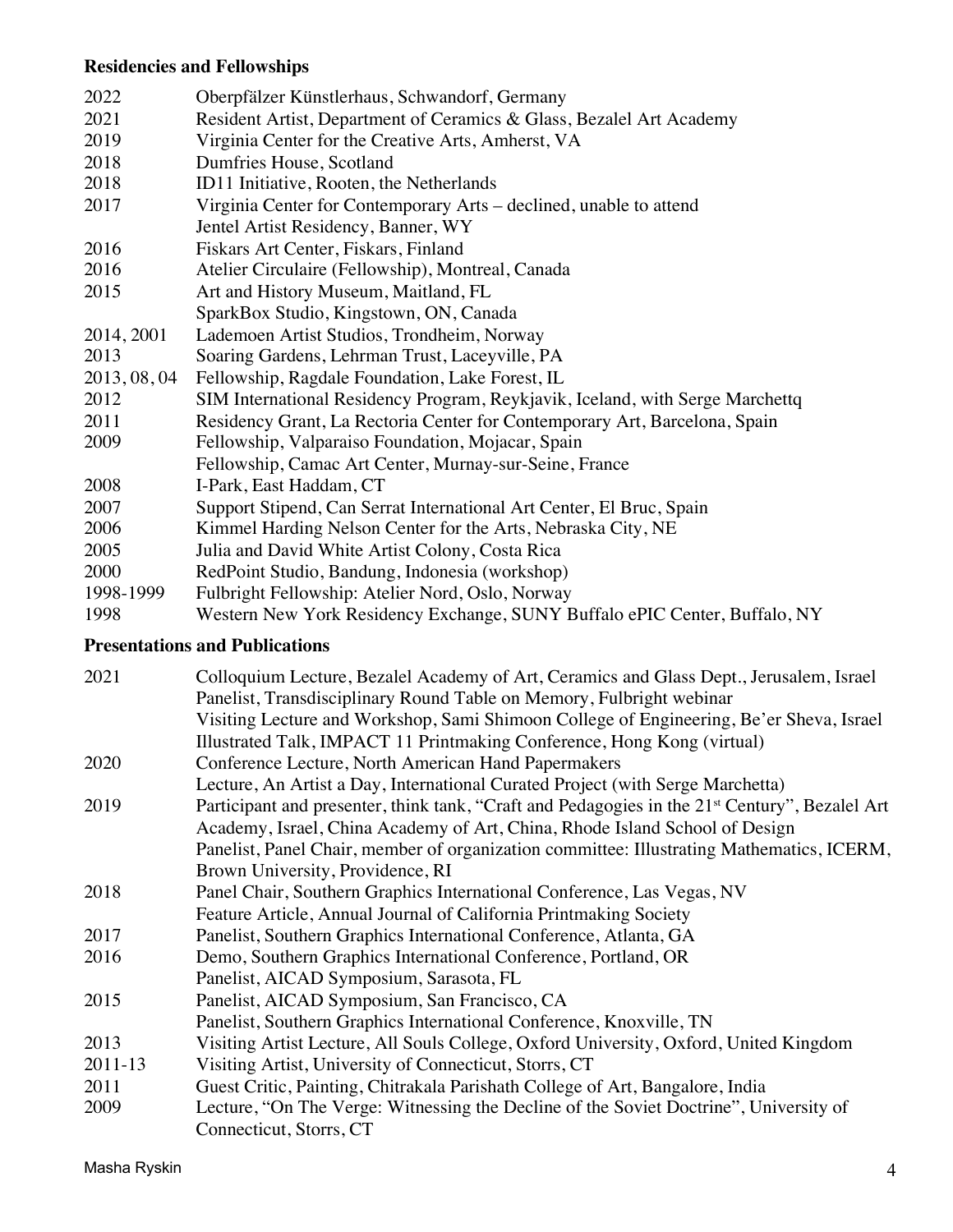| 2008 | Article: "Insider-Outsider: An Interview with Lucia Nimcová" Afterimage: the Journal of |
|------|-----------------------------------------------------------------------------------------|
|      | Media Arts and Cultural Criticism, forthcoming January/February, 2008                   |
| 2008 | Visiting Artist Lecture, Manhattanville College, Purchase, NY                           |
| 2006 | Artist Lecture, Rochester Contemporary, Rochester, NY                                   |
|      | Visiting Artist Workshop, The English School, Helsinki, Finland                         |
| 2005 | Artist Lecture, Julia and David White Artist Colony, Ciudad Colon, Costa Rica           |
|      | Artist Lecture, NATO ASI, Albena, Bulgaria                                              |
| 2004 | Artist Lecture, Mercer Gallery, Rochester, NY (with Margaret Kimura)                    |
| 2002 | Artist Lecture, Hartnett Gallery, Rochester, NY                                         |
| 2001 | Visiting Artist Lecture, Lademoen Art Studios, Trondheim, Norway                        |
| 1999 | Visiting Artist Workshop and Lecture, Manhattanville College, Purchase, NY              |
|      | Lecture, State College of Art and Design, Oslo, Norway                                  |
| 1998 | Lecture, Memorial Art Gallery, Rochester, NY                                            |
| 1995 | Visiting Artist Workshop, Brandeis University, Waltham, MA                              |

#### **Bibliography**

| 2018 | Preview, Alexander Castro, Art New England, March/April issue                                     |
|------|---------------------------------------------------------------------------------------------------|
| 2016 | Review, Keith Powers, South Coast Daily, 02/05                                                    |
| 2016 | Review, Michael Gill, The Can Journal, Cleveland, OH, 07/2016                                     |
| 2013 | Review, Arthur Whitman, Ithaca Times, 04/03                                                       |
| 2011 | Review, Arthur Whitman, Tompkins Weekly, 05/16                                                    |
| 2010 | "The Connecticut Landscape Architect", American Society of Landscape                              |
|      | Architects, Fall 2010                                                                             |
|      | Review: Renee Doucette, Art Rogue Island Blog, 6/23                                               |
|      | Review: "Time, Ink", Arthur Whitman, Ithaca Post, Ithaca, NY 05/27                                |
| 2008 | Interview, Amina Gabrielova, Novoe Russkoe Slovo (The New Russian Word), New York,                |
|      | NY 12/17                                                                                          |
|      | Review: "Wake up to 'Coffeescape'", L. Kent Wolgamott, Journal Star, Lincoln, NE, 5/10            |
|      | Book Cover: "Introduction to Derivative Free Optimization", Andrew R. Conn, Katya                 |
|      | Scheinberg and Luis. N. Vicente, SIAM Publishing, Philadelphia, PA                                |
| 2007 | Review: "Drawing's Comeback", Katherine Rushworth, The Post-Standard, April 8                     |
|      | Liminal: Spaces-In-Between Visible and Invisible, Erica Eaton, Tara Smelt, editors,               |
|      | <b>Evolutionary Girls Press</b>                                                                   |
| 2006 | Review: "Those Who Teach, Can", Benjamin Genocchio, New York Times, October 27                    |
|      | Review: "A Tasty Morsel or Two From the Smorgasbord Of a Big Goup Show",                          |
|      | Benjamin Genocchio, New York Times, January 1, 2006                                               |
| 2005 | Cover, Proceedings of the NATO ASI Workshop 2005, Montreal, Canada                                |
| 2002 | "Road Less Traveled", Cleveland Free Times, June 19                                               |
| 2001 | "Nettkunst": Aftenposten, April 22, 2001, Oslo, Norway                                            |
| 1999 | Exhibition Catalog: Burchfield-Penney Art Center, Buffalo, NY                                     |
|      | Hallwalls Contemporary Arts Center, Buffalo, NY                                                   |
| 1998 | Exhibition Catalog: The 8 <sup>th</sup> International Print and Drawing Exhibits, Taipei Fine Art |
|      | Museum, Taipei, Taiwan                                                                            |
| 1997 | Exhibition Catalogue: "Pressed and Pulled VI", Georgia College and State University               |
| 1990 | Cover Illustration: Architecture in the USSR, Volume Two, Moscow, Russia                          |
|      | <b>Awards and Honors</b>                                                                          |

### 2021-22 Fulbright Distinguished Scholar Grant, Jerusalem, Israel 2012-20 Professional Development Grants, Rhode Island School of Design (RISD)

- 2018-19 Professional Development Graduate Assistant Grant for VR Project development, RISD
- 2016-17 Mellon Teaching Fellowship, Haffenreffer Museum of Anthropology, Brown University